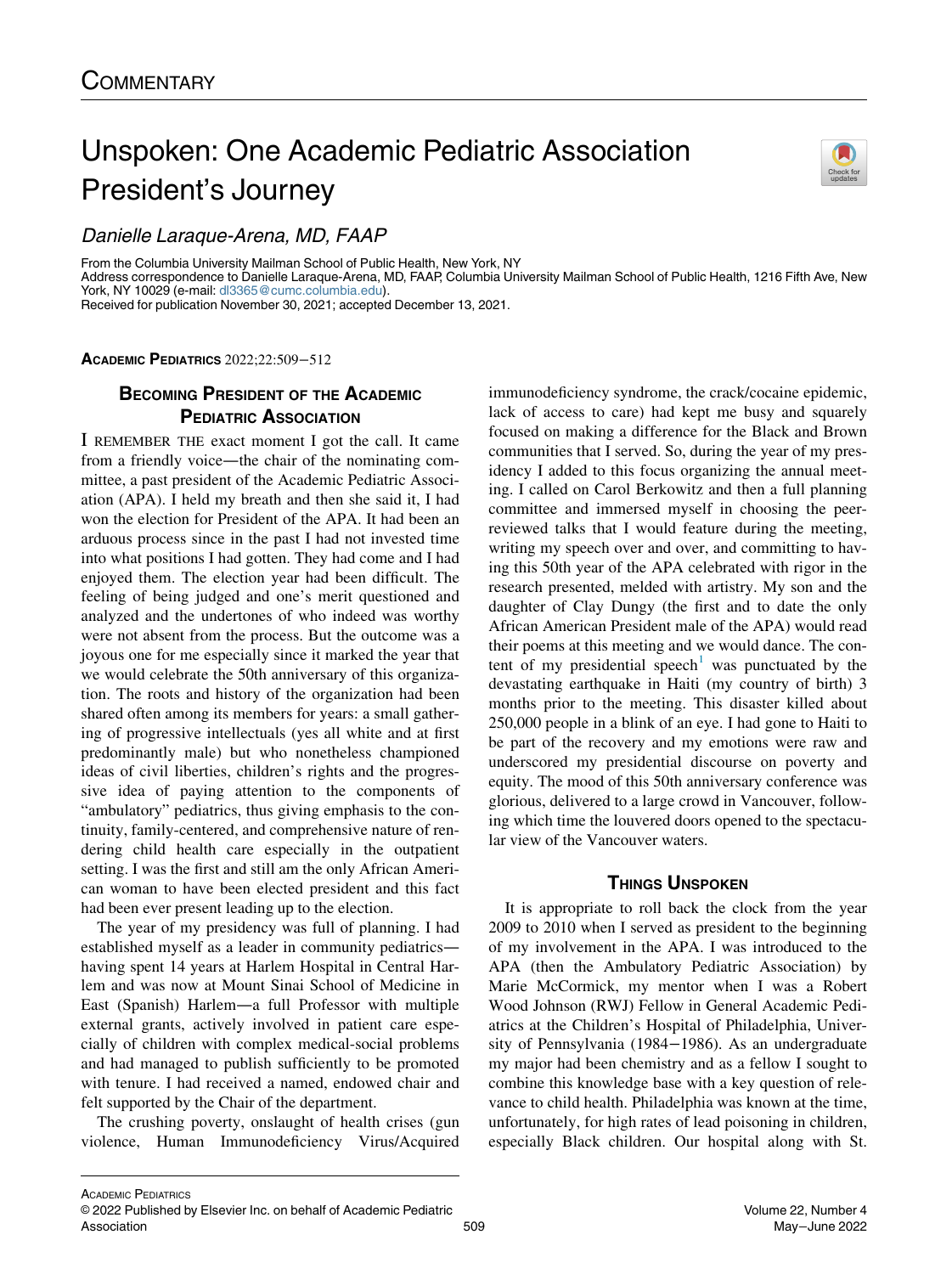Christopher's Hospital were the 2 that were most expert at the care of children with complex medical and medicalsocial problems necessitating advanced treatment, followup and prevention. My chosen research was the study of the impact of calcium status on lead poisoning. Marie was my mentor in developing a feasible and sound project, and David Cornfeld (the RWJ Fellowship Director) helped me secure intramural funding with a Medical Associates Research & Education Foundation Award and a Clinical Research Center Award.

At that time, Marie required that all the RWJ fellows (at the time Karen Kaplan, Carol Carraccio, Irene Landaw, and I), attend meetings and eventually become members of the APA. As a junior faculty member at Columbia University based at Harlem Hospital, my academic aspirations had not abated, and I asked to be on the tenure track at Harlem Hospital whose affiliation at the time was very strong with the university. Continuing my active involvement with the APA was essential to how I viewed my academic path. At one of the early APA annual meetings, seated behind me, was an early career African American female colleague. She tapped me on the shoulder and shared with me how she was intimidated by this meeting and did not know the avenue to become a member. I said to her—well, you need 2 letters of recommendation—you now have mine and we will figure out the rest—which we did.

I can recount countless situations where the undertones of racism and exclusion were present but remained unspoken. At the annual meeting those of us, "underrepresented minorities," would immediately acknowledge each other's presence with a look and smile of camaraderie when passing each other in the hallways of the conference building. We did not have the language then of the terms, implicit bias/unconscious bias and microaggressions—the countless encounters that reinforced the feeling that we were not fully accepted.<sup>[2](#page-3-1)</sup>

By nature, I enjoy collaboration, I assume the best of people and am an optimist—I am at times called naive. That naivete had been protective for me since I never internalized the feelings of not being on par with others and rejected the whole concept of the glass ceiling. This stance while protective also made me vulnerable. I did not develop the image of the "angry Black woman" until later immersed in academia and experiencing the palpable feelings of "exclusion." My approach had been to work harder. I had excelled throughout my K-12 years, never paid attention to rankings but enjoyed purely the academic pursuits. I loved chemistry and then medicine. My experience at University of California at Los Angeles and as president of the Student National Medical Association where I first encountered a large group of Black students who excelled (in the past I had been often the only in honors classes), was exhilarating and has never left me. I had found a place of comfort. My Black peers at University of California at Los Angeles School of Medicine matched my fervor and love of

medicine and we threw ourselves fully into the experience—a story for another commentary—but I share this to explain why the experience in the APA and other academic organizations was so jarring. It had not been in my frame of mind—this ever-subtle form of discrimination. This experience would later be labelled the minority tax. $3$  It permeated the academic spheres. My reaction was, I must admit—in part—anger—justifiable in my view, but regrettable since it was borne out of necessity and not out of hope.

We now have analyses codified in the Critical Race Theory being hotly debated today.<sup>[4](#page-3-3)</sup> Critical Race Theory details the stated hierarchy of merit and value. While I termed this experience academic racism it had remained mainly unspoken. Vivid in my mind was the clear and present danger of the color line—emphasized by my Haitian heritage and the status of "immigrant," well aware of the history of the United States. But in one of my travels for an APA meeting, a colleague detailed to me the hierarchy of how we are viewed stratified nicely by gender and race. I have never repeated what he said—because I rejected the notion of giving credence to that thought—just as I had rejected the idea (in my teenage years) of quickly identifying who was Irish, Jewish, Italian etc. by their name—and attaching the stereotypes of qualities based on these identities. Hearing my colleague's explanation of hierarchy out loud was jarring. And yet, I had been living it prior to and throughout my year as president of an organization that I truly loved. That hierarchy was even more complicated and nuanced by subgroup categorizations of the deserving within the broad binary analysis of the United States of White versus Black.

The unspoken hierarchy of intellectual prowess was another nuance—the assumption of academic, white superiority, and dominance permeated every conversation. It was palpable when you participated in many meetings and even at the meetings of the Board of Directors. The APA distinguished itself from other organizations by claiming its superiority in academic rigor. The lived experience—that phenomenological construct—while increasingly acknowledged as a valid expression of the evidence of the implicit bias that permeated, I believe, was relegated to being "not evidence-based"—needing other data to valid it.

This subtle experience of exclusion was further reflected in the scientific sessions when—despite the investigator's enthusiasm involving the science and the research question—there was the fear that you would be asked a question—the answer to which you did not know—would then be humiliated—and it did not escape your thinking that this failure on your part would be attributed to your entire cohort of Black colleagues. Contrast this to what academia should be. A free exchange of ideas and the necessity to acknowledge knowledge gaps and to actively welcome discourse to reveal what is known or not known—and how to pursue in the best scientific manner testing of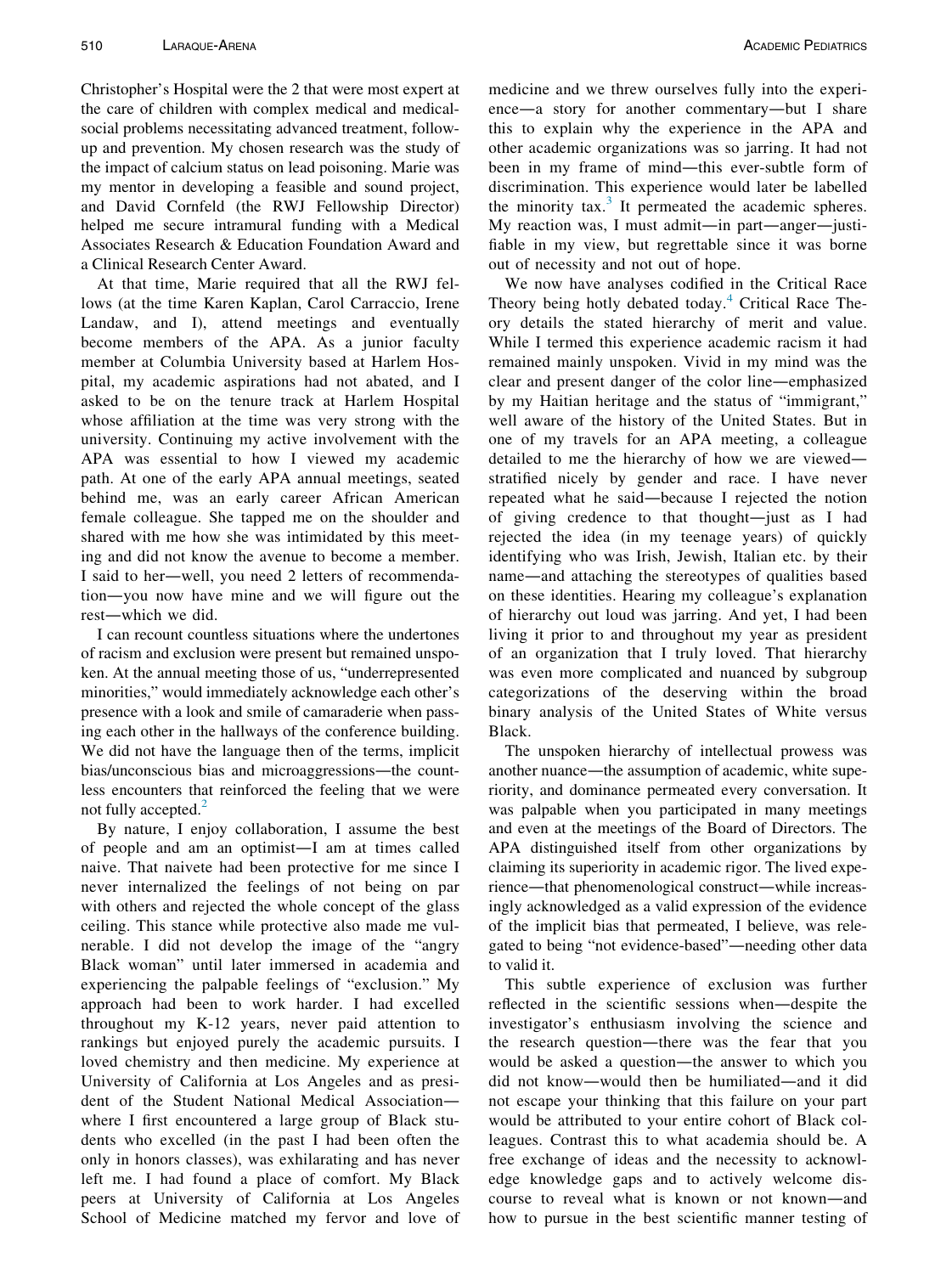the hypothesis. We all did later practice saying something along the lines of—"thank you for raising that question -and while I do not know the exact answer to your query—it does require careful review and I will endeavor to do so." Acquiring the skill and composure to respond calmly in a public setting attended by the leading experts of many fields was indeed a challenge.

Along the way, I engaged in many efforts in support of minority researchers in collaboration with colleagues of the Society for Pediatric Research, the American Academy of Pediatrics, and American Pediatric Society colleagues, namely, Phyllis Dennery, Fernando Mendoza and Joseph Wright. For 5 years, we led workshops on faculty development of minority researchers. Lee Pachter and Cheryl Kodjo began the New Century Scholars Program gaining support for the importance of active mentorship and sponsorship of minority researchers by both junior and senior mentors. This endeavor has continued and is now strongly supported by the American Board of Pediatrics—that support from the American Board of Pediatrics having begun under the able leadership of its past president, David Nichols. And I would be remiss in not mentioning the critical role of special interest groups in engaging in the debates regarding race. Two such Special Interest Groups (SIGs) were notable in the early days the Race in Medicine and the Culture, Ethnicity & Healthcare SIGs which began the discussions regarding race as a social construct.

What was missing, however, was the internal analysis by the organization, that it would be necessary to look inward and examine its own structures that perpetuated the unspoken and, reinforced the feeling of discomfort, lack of welcoming for those deemed "not qualified enough."

### **THE PATH FORWARD**

So, what is the path forward? I have the following recommendations having experienced both the highs and lows of participation and leadership of an organization that has produced important research to tackle the leading causes of morbidity and mortality for children. This organization, nonetheless, lives within the context of a racialized country with the structural inequities baked in. In my view, the following actions might bring us in greater alignment with our stated views on equity.

 Re-examine the current Statement of Diversity and Inclusion, shown on the Mission and Vision page of the APA website. It currently reads:

The APA supports diversity and inclusion in the broadest sense, including race, ethnicity, religion, socioeconomic status, sexual orientation, gender identity, ability and other characteristics. Because the larger pediatric academic medicine community does not reflect the diversity of US and global pediatric health professionals or the children they serve, the APA recognizes its responsibility to

create a diverse community of academic pediatric health professionals. By intentionally integrating diversity and inclusion tenets within its core values, the APA will lead the growth and development of all APA members, including those individuals historically underrepresented in pediatric academic medicine.

In that regard, the organization may want to do a 360 evaluation of the perception of its membership on faithfulness to the stated mission or what needs to be changed in the language we use relative to diversity, inclusion, equity and justice.

- Banish elitism by explicitly stating the educational mission of inclusion of all ways of knowing.<sup>[5](#page-3-4)</sup>
- Continue the active support of the SIGs and creative thought in areas of complex systems such as academic organizations.
- Continue the active support and promotion of the New Century Scholars program and other mentorship programs such as the APA Research in Academic Pediatrics Initiative on Diversity (RAPID).
- Elect diverse candidates for the position of president and all leadership positions within the organization. The reality of the first/only is not only a burdensome position—it is exhausting. It is not effective in bringing about real, systemic change and transformation of any organization. Doing so will help shed the traces of racism and build on new visions that are inclusive.
- Use the stated talents of APA researchers to assess, measure, monitor, and evaluate with raw numbers the success of this organization at true representation and inclusion. The current APA membership process does ask about self-identification and the analysis of the member diversity can be used to demonstrate our progress or lack thereof. This requires first an internal audit of the state of the organization and a publication of that internal review to share with the entire membership.
- Partner actively with other organizations that have championed and implemented processes of inclusion -such as the National Medical Association. There is much to gain from respectful, bidirectional learnings.
- Many organizations have apologized for their past history of exclusion. My sense is that the APA has felt itself above this and "not racist" in its approaches. Selfawareness of this organization's qualities and failings is important in gaining the trust of its members. I suggest that an internal review might shed light on what could be an authentic accounting of past behavior.
- Approach the future with optimism. We have made progress and have an incredible cadre of new and evolving diverse leaders fully committed to improving the health of children, families and communities through the acquisition and use of all ways of knowing.<sup>[5](#page-3-4)</sup> Our future will be bright, I believe, if we fully embrace and implement strategies that eliminate structural inequities within our own organization.